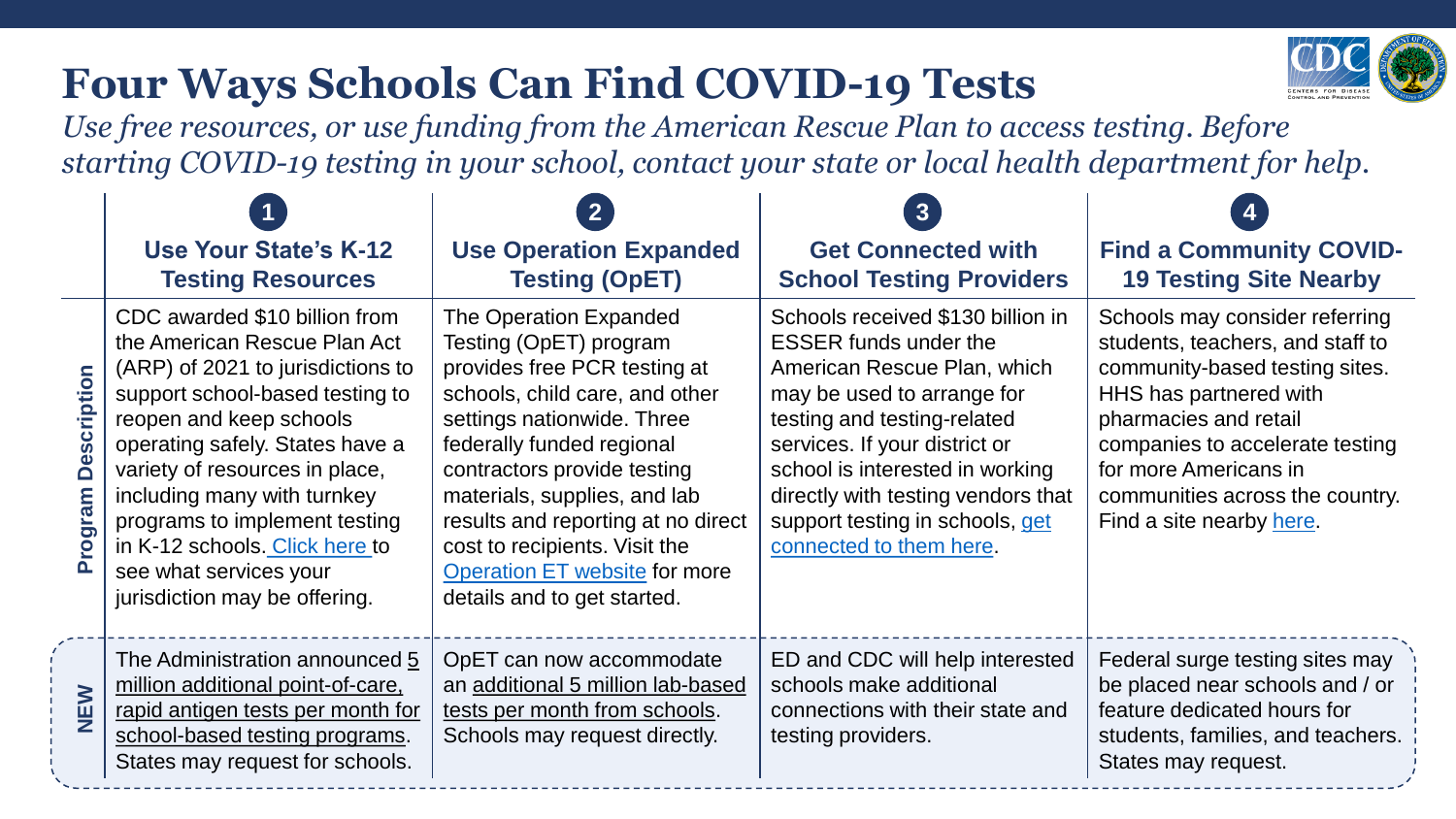### **1. Use Your State's K-12 COVID-19 Testing Resources**



The Biden-Harris Administration announced 5 million additional point-of-care, rapid antigen tests per<br>month for school-based testing programs. States may submit requests on behalf of districts.



*Map available on CDC's [website](https://www.cdc.gov/ncezid/dpei/elc/covid-response/index.html)*

*Click on, "visit their website" to reach the jurisdiction's page for more details*

*Example pages from MN DOH and GA DPH*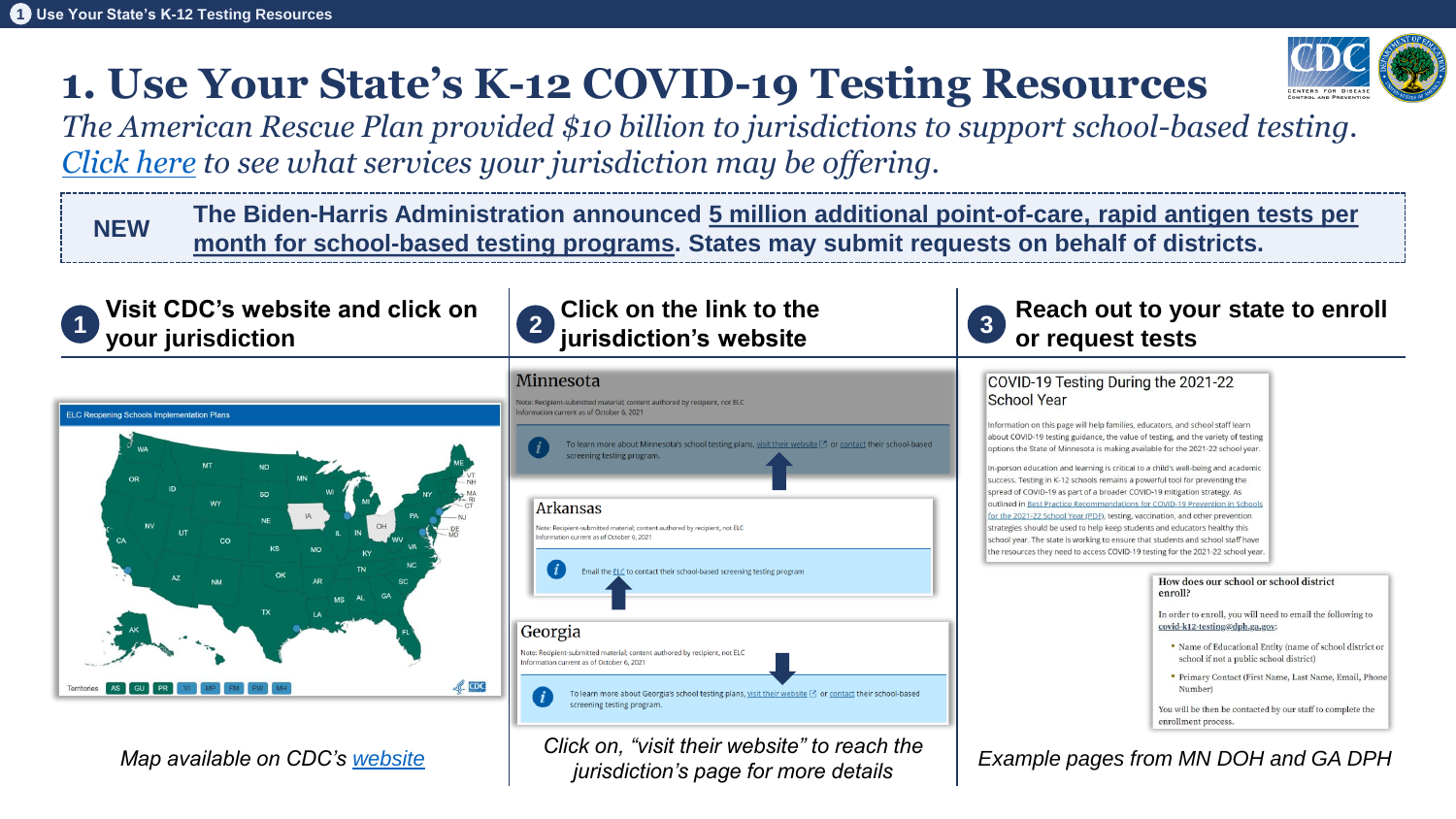# **2. Use Operation Expanded Testing (OpET)**



*OpET provides free PCR testing at schools, child care, and other congregate settings nationwide. Visit the [Operation ET website](https://www.cdc.gov/coronavirus/2019-ncov/testing/operation-expanded-testing.html) for more details and to get started.*

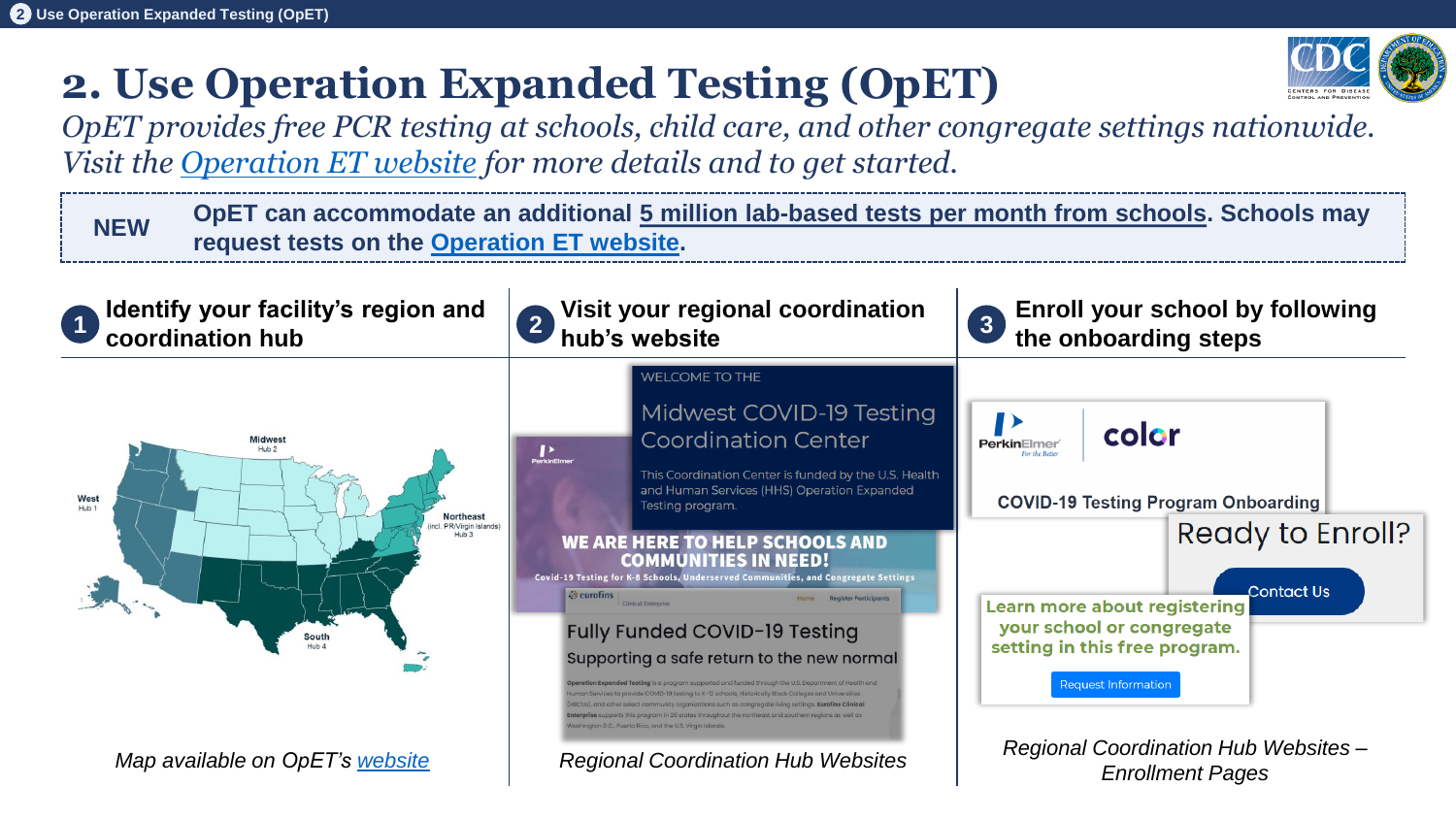## **3. Get Connected with School Testing Providers**



*Schools received \$130 billion in ESSER funds under the American Rescue Plan, which may be used to arrange for testing and testing-related services. Get connected to testing providers [here](https://www.openandsafeschools.org/partners).* 

**NEW ED and CDC will help interested schools make additional connections with their state and / or to help districts set up their own programs using ARP funds. Visit website below to learn more.**



*[Open & Safe Schools](https://www.openandsafeschools.org/partners#Testing-Partners), an external, non-governmental website, provides public health and school leaders with step-by-step toolkits, federal funding options, and vendors they can use to implement and maintain COVID-19 testing initiatives in schools.*

*Use the website to search for vendors, and filter by test type, geography, and number of schools actively testing today*